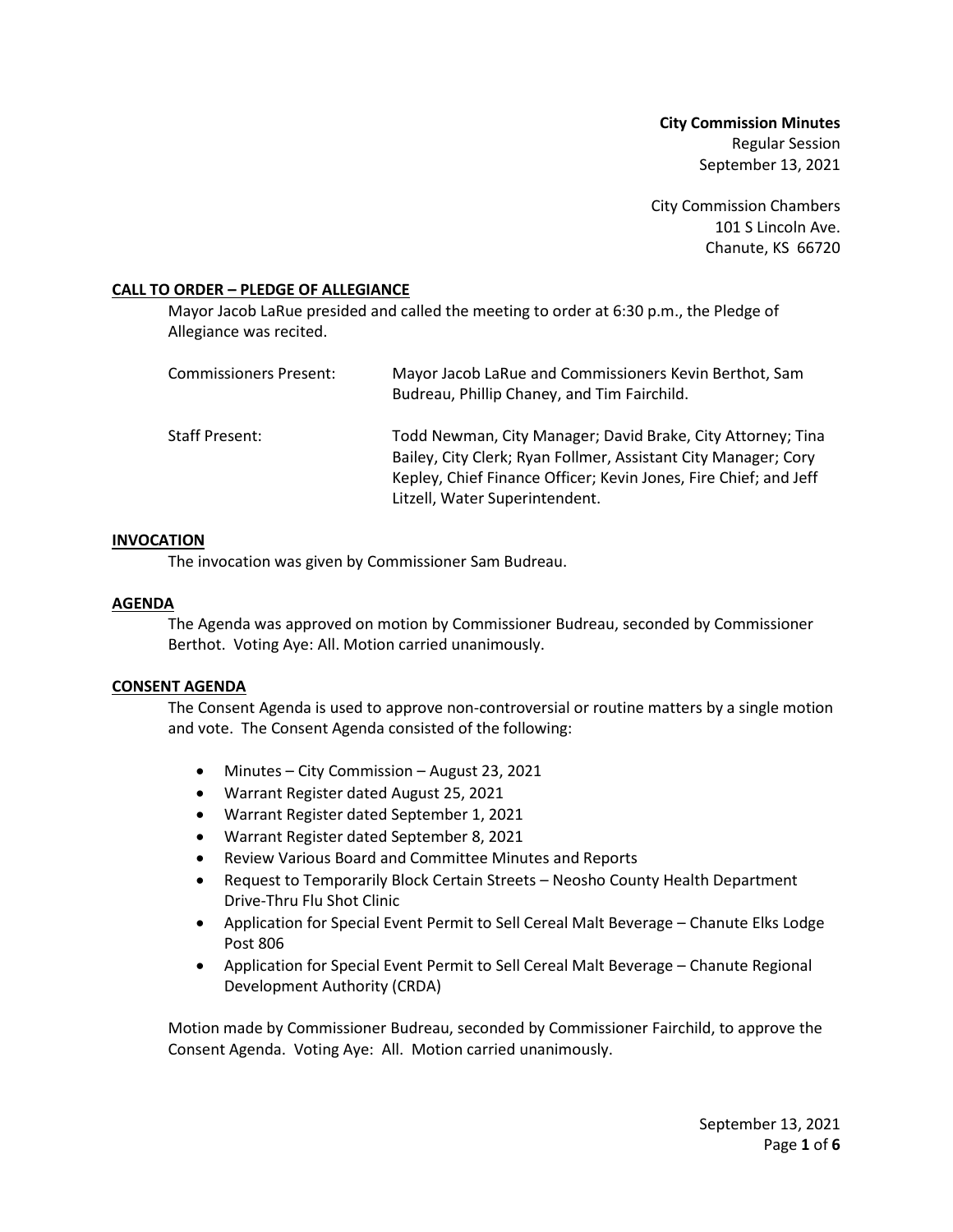### **PUBLIC COMMENTS**

Jane Brophy, Chamber of Commerce & Office of Tourism Executive Director commented on the "Grow Neosho County" program and requested that the City Commission consider filling a board vacancy.

General discussion was made.

Commissioner Sam Budreau volunteered to fill the "Grow Neosho County" Board vacancy.

### **CITY MANAGER'S REPORT**

City Manager Todd Newman gave his report on City activities and operations. Items reported on included a list of completed projects and an update on painting at the Aquatic Center, the 2<sup>nd</sup> & Evergreen/Highland Drainage Ditch Project, the City Website, E-mail Utility Billing, and a recent Downtown Restroom Grant Application.

General discussion was made.

Commission consensus was to place a Downtown Restroom Project on the next Agenda for review and discussion.

### **NEW BUSINESS**

# **REQUEST TO SERVE/CONSUME ALCOHOL AT WEDDING EVENT – HIGHLAND PARK**

Marie Mitchell is requesting permission to serve/consume alcohol during a private wedding event at Highland Park, in the area of the fountain, Saturday, September 25, 2021 from 5:00 p.m. through midnight. This request requires Commission approval to serve/consume alcohol on public property.

General discussion was made.

Motion made by Commissioner Budreau, seconded by Commissioner Fairchild, to approve the request to serve/consume alcohol at Highland Park on Saturday, September 25, 2021 as presented. Voting Aye: All. Motion carried unanimously.

# **APPLICATION FOR 2021 LICENSE TO SELL CEREAL MALT BEVERAGE – K'S PLACE**

It is the City's policy to inspect the premises of any business applying for a Cereal Malt Beverage License. The business at 5 East Main, K's Place, LLC, has applied for a Cereal Malt Beverage License.

Prior to licensing clearance by the Police Department will be made and an inspection of the premises will be made and approved by the City Building Inspector and Fire Department.

The City License fee of \$100.00 for an on-premise consumption license and the State Cereal Malt Tax of \$25 have been paid.

Motion made by Commissioner Fairchild, seconded by Commissioner Budreau, to approve the application for a 2021 Cereal Malt Beverage License for K's Place contingent approval and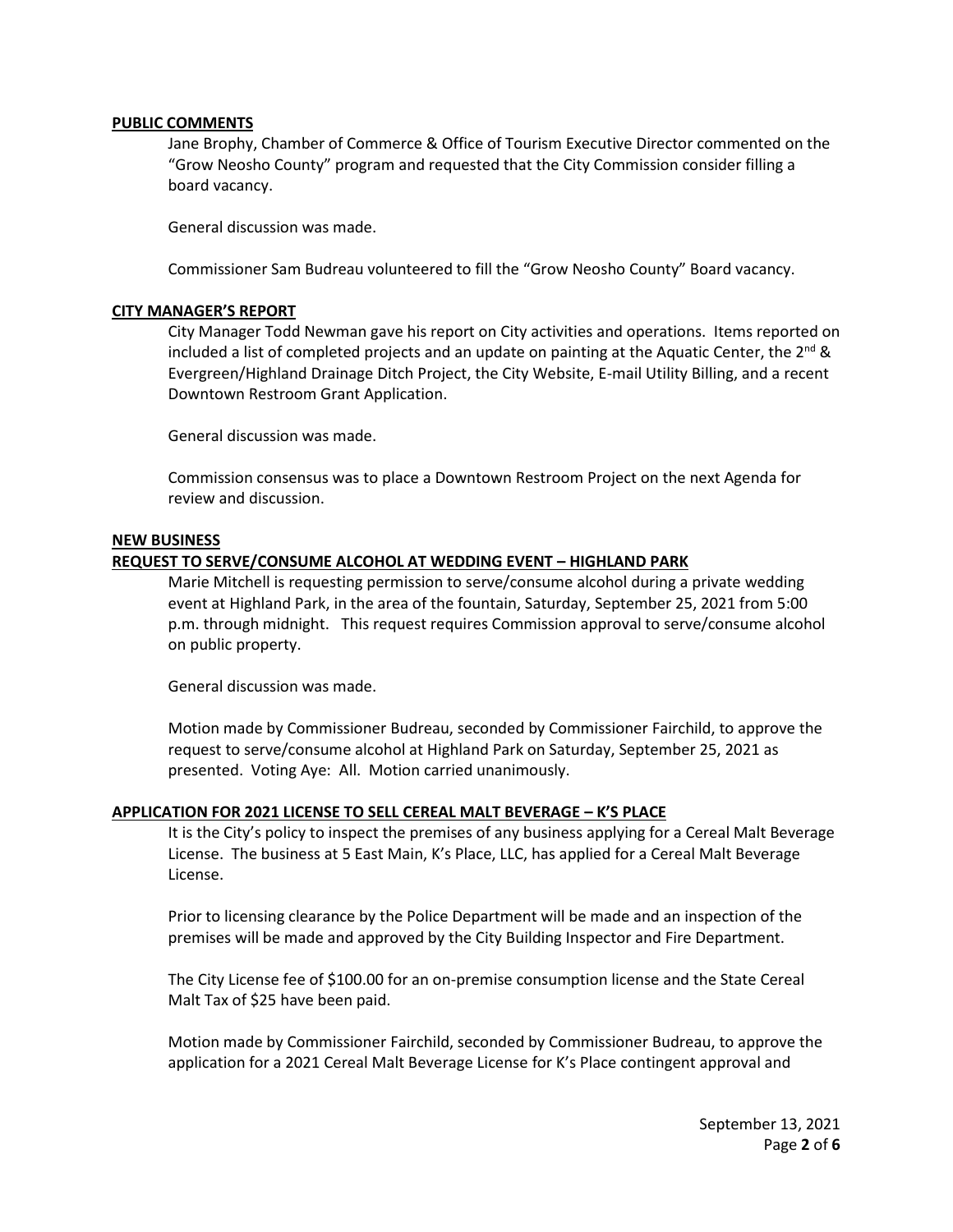inspection by the Police Department, City Building Inspector, and Fire Department. Voting Aye: All. Motion carried unanimously.

### **2022 FIRE PROTECTION CONTRACTS: TIOGA, BIG CREEK, AND CANVILLE TOWNSHIPS**

In 2003, the City Commission approved a process to increase the Township fire service fees. In order to not severely affect the townships the cost has been gradually increased to cover expenses of providing that service. In 2018, the City Commission approved a 2.5% increase and we have asked for a 2.5% increase each year after. A spreadsheet was included for review, proposing a 2.5% increase.

General discussion was led by Fire Chief Kevin Jones. Comments were made by Assistant City Manager Ryan Follmer.

Motion made by Commissioner Budreau, seconded by Commissioner Berthot, to approve the 2022 Fire Protection Contract Price reflecting a 2.5% increase for Tioga, Big Creek, and Canville Townships. Voting Aye: All. Motion carried unanimously.

# **REQUEST TO AMEND IRB SERIES 2017 – ORIZON AEROSTRUCTURES, LLC**

At Orizon's request in 2017 the City issued Industrial Revenue Bonds which were purchased by Orizon. Since 2017 Orizon has improved existing buildings and constructed a third building. Orizon now wants to include the 615 W. Cherry property as property covered by the bonds and the bond covenants.

The City of Chanute has a first mortgage on the 615 W. Cherry property for \$225,000.00 and Community National Bank, which is the first mortgage holder on the other property, has agreed not to claim a lien superior to the City on the existing 615 W. Cherry property.

The City of Chanute has no financial obligation in regards to the industrial revenue bonds or mortgages.

General discussion was made. Comments were made by City Attorney David Brake and City Manager Todd Newman.

Motion made by Commissioner Berthot, seconded by Commissioner Budreau, to Adopt a Resolution Authorizing the Governing Body of the City of Chanute, Kansas to Approve the Execution and Delivery of Supplemental Lease Agreement No. 1 and Supplemental Trust Indenture No. 1 Relating to Taxable Industrial Revenue Bonds, Series 2017 (Orizon Aerostructures-Chanute, Inc.); and to Authorize the Execution and Delivery of Other Documents related Thereto. Voting Aye: All. Motion carried unanimously.

The Resolution was assigned: No. 2021-76

# **WATER PLANT COMPREHENSIVE PLAN**

Daniel Coltrane, Engineer for Midwest Engineering Group, LLC has developed a Comprehensive Plan for future renovations at the Water Plant. City staff performed mandatory construction on the South Clarifier this summer after crews found major water leakage due to old and faulty equipment.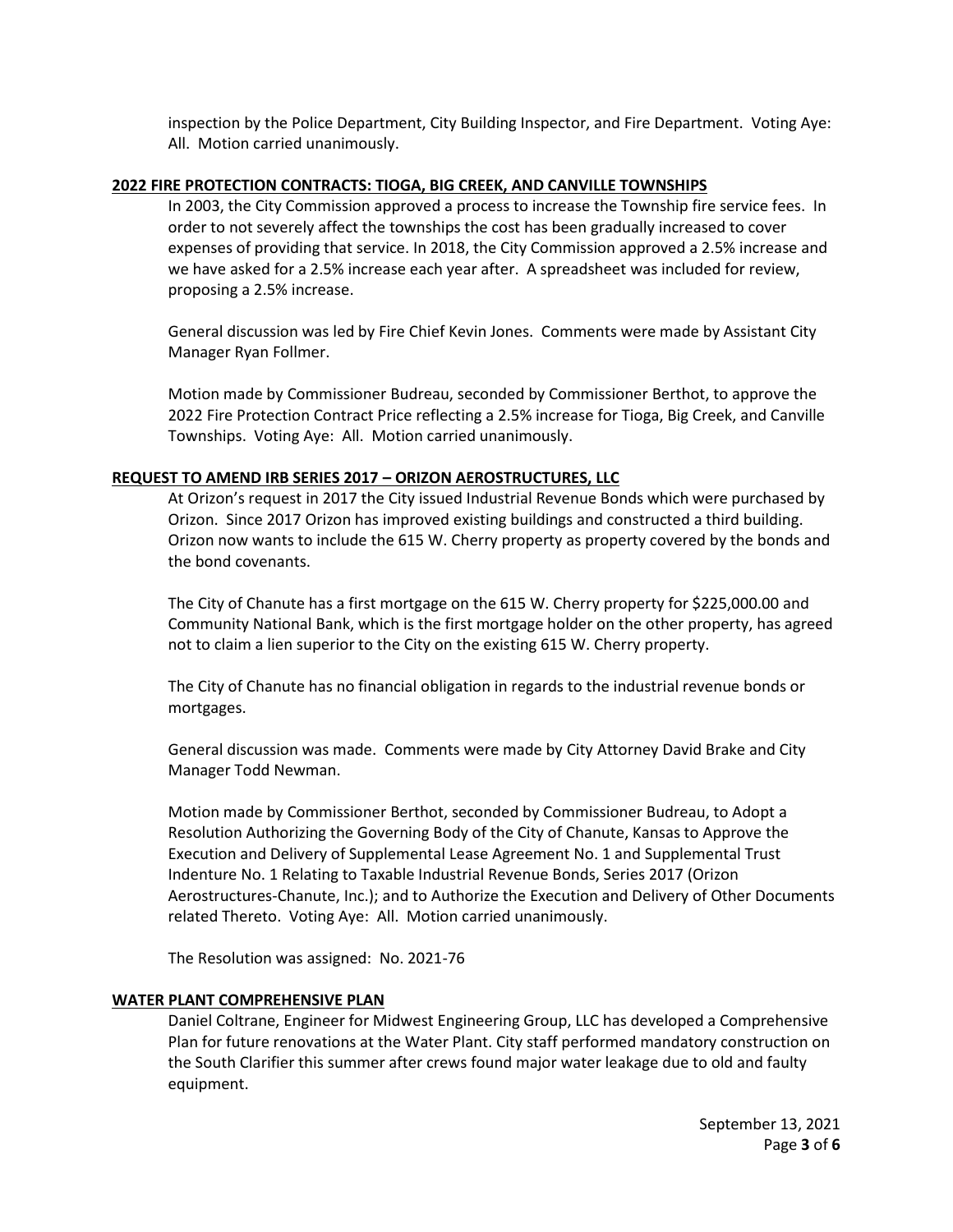Midwest Engineering along with City Staff have laid out a proposal for scope of work to be performed starting fiscal year 2022 and ending 2024. Scope of work pertains to replacement costs for both the North and South Clarifiers, Filter Rehabilitation, Recarbonation Basin and Intake, Chemical Feed Building and Equipment, etc.

Daniel Coltrane, Midwest Engineering Group, LLC provided a brief overview of the Water Plant Comprehensive Plan.

General discussion was made. Comments were made by City Manager Todd Newman, Assistant City Manager Ryan Follmer, and Water Plant Superintendent Jeff Litzell.

City Manager Newman reported that funding options for future renovations at the Water Plant would be placed on a future Agenda for City Commission review and discussion.

# **CONSIDER COST SHARE PROGRAM – 21ST & PLUMMER INTERSECTION**

Throughout the year, 21st and Plummer has been a hot topic with major concerns for safety due to its desperate need for repair. Although this intersection isn't in city limits there have been several discussions in regards to a joint project with the county in making these needed repairs. City has received quotes back from TranSystems with possibilities of a cost share program saving the City and County thousands of dollars.

The commissioners were given a concept drawing and a cost estimate for the 21st and Plummer intersection for review.

Approval from the governing body is needed for the project costs not to exceed \$780,000.00 with the City's share not to exceed \$315,000.00 (25% Contribution). Funding will be allocated from the City Infrastructure Fund.

General discussion was made. Comments were made by City Manager Todd Newman.

Motion made by Commission Berthot, seconded by Commissioner Budreau to approve City Staff to move forward accordingly for repairs to 21st and Plummer intersection and preparing the Cost Share application, which is due September 24, 2021. Voting Aye: All. Motion carried unanimously.

# **PROPERTY RESOLUTION – 519 WEST ELM**

Motion made by Commissioner Budreau, seconded by Commissioner Berthot, to adopt resolution declaring that the above property is in violation of Chanute Municipal Codes and authorizing abatement of certain nuisances as presented. Voting Aye: All. Motion carried unanimously.

The Resolution was assigned: No. 2021-77.

# **PROPERTY RESOLUTION – 801 SOUTH KATY**

James Conkling, the current tenant of 801 South Katy, requested that the City Commission consider an extension to allow him additional time to abate the nuisance.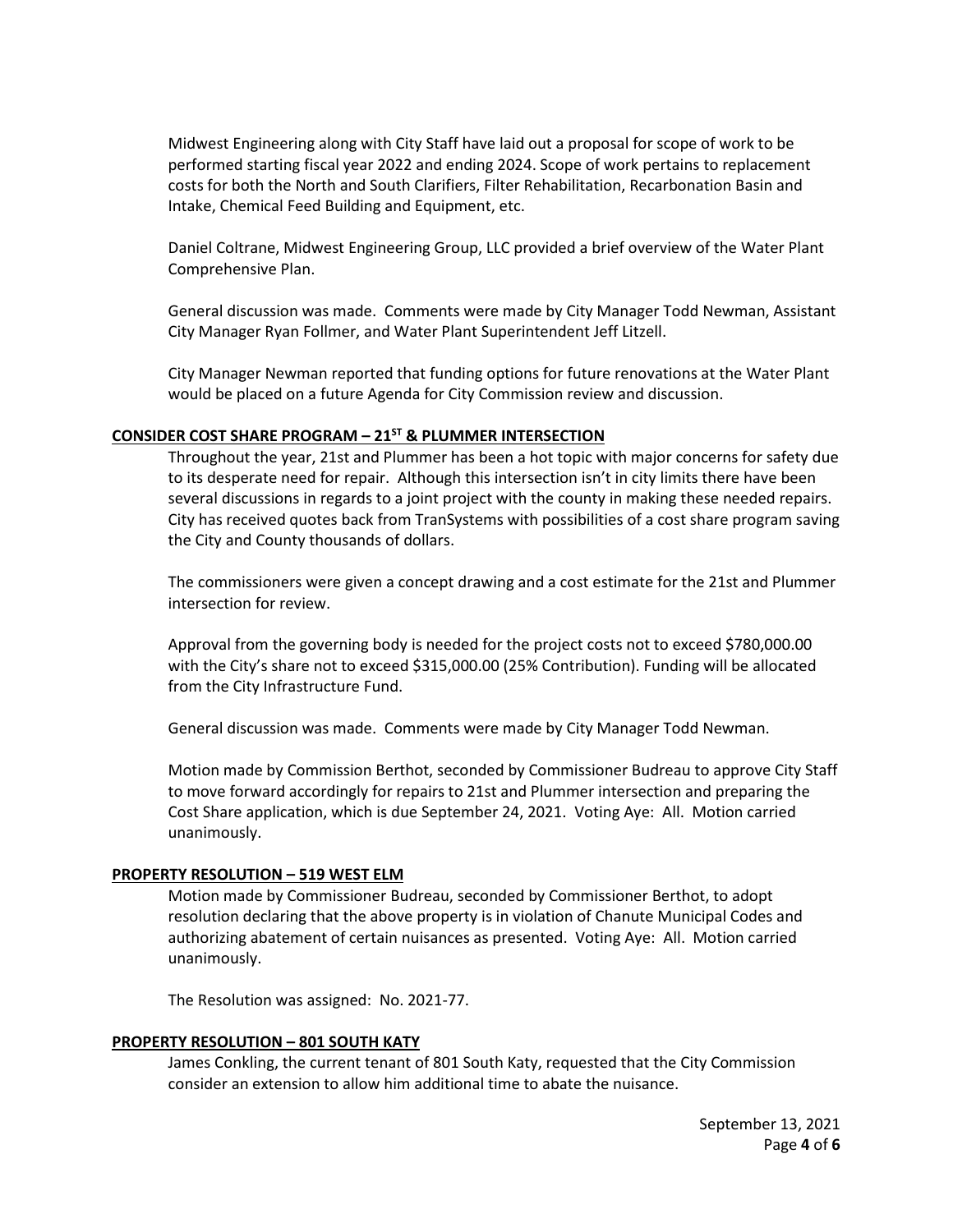General discussion was made.

Motion made by Commissioner Budreau, seconded by Commissioner Fairchild, to adopt resolution declaring that the above properties are in violation of Chanute Municipal Codes and authorizing abatement of certain nuisances as presented. Voting Aye: All. Motion carried unanimously.

The Resolution was assigned: No. 2021-78.

**PROPERTY RESOLUTION – 1417 SOUTH MALCOLM PROPERTY RESOLUTION – 716 SOUTH GARFIELD PROPERTY RESOLUTION – 602 NORTH HIGHLAND PROPERTY RESOLUTION – 512 NORTH WASHINGTON PROPERTY RESOLUTION – 1122 NORTH FOREST PROPERTY RESOLUTION – 113 SOUTH HIGHLAND PROPERTY RESOLUTION – 1220 WEST MULBERRY LOT #18 PROPERTY RESOLUTION – 1220 WEST MULBERRY LOT #20 PROPERTY RESOLUTION – 1220 WEST MULBERRY LOT 21 PROPERTY RESOLUTION – 1113 SOUTH SANTA FE**

> Motion made by Commissioner Fairchild, seconded by Commissioner Budreau, to adopt resolution declaring that the above properties are in violation of Chanute Municipal Codes and authorizing abatement of certain nuisances as presented. Voting Aye: All. Motion carried unanimously.

The Resolutions were assigned: No. 2021-79, No. 2021-80, No. 2021-81, No. 2021-82, No. 2021-83, No. 2021-84, No. 2021-85, No. 2021-86, No. 2021-87, and No. 2021-88.

Commissioner Chaney reported that the property owner of 113 South Highland has recently changed.

### **COMMISSION COMMENTS**

Commissioner Chaney reported that he has received several complaints about the local Post Office service and that they were instructed by the Post Office to call the City about related dog issues. Commissioner Chaney would like a representative from the Post Office to attend a future meeting and discuss postal service and dog issues.

General discussion was made. Comments were made by City Manager Todd Newman.

Commissioner Chaney reported that he attended a KDOT meeting last week and provided a brief overview the meeting.

Commissioner Berthot reported that he has received several complaints about off road vehicles on City streets and requested that the Commission consider reviewing the City's current Ordinance for a Special Purpose Vehicle Permit and enforcement of the Ordinance.

General discussion was made. Comments were made by City Manager Todd Newman.